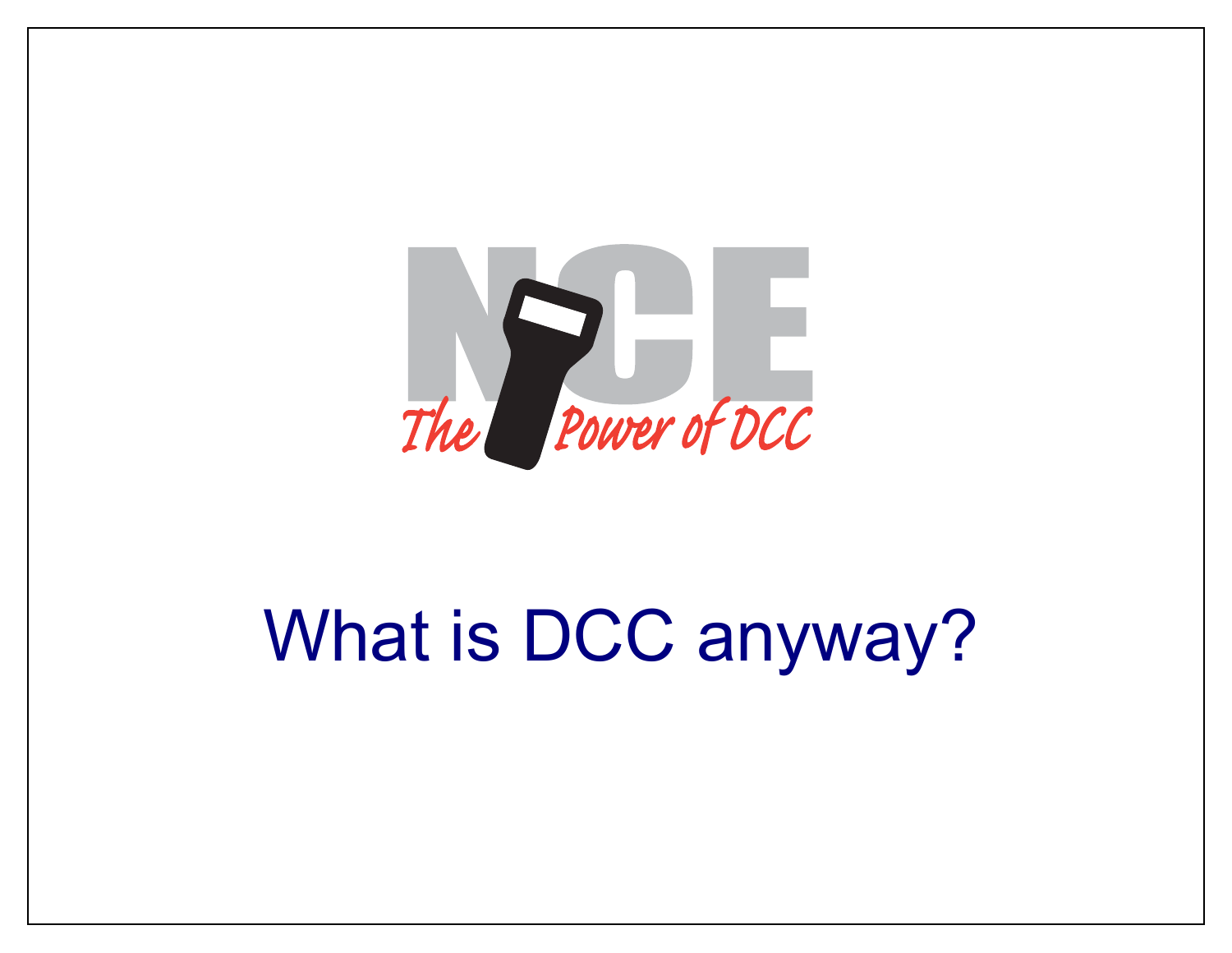### DCC?

- ◆ <u>D</u>igital <u>C</u>ommand <u>C</u>ontrol
- NMRA command control standard
- ◆ Supported by multiple manufacturers
- Offers a simplified lower cost wiring system.
- No computer experience needed.
- ◆ Basic and advanced systems available.
	- Low \$ entry level to full club systems.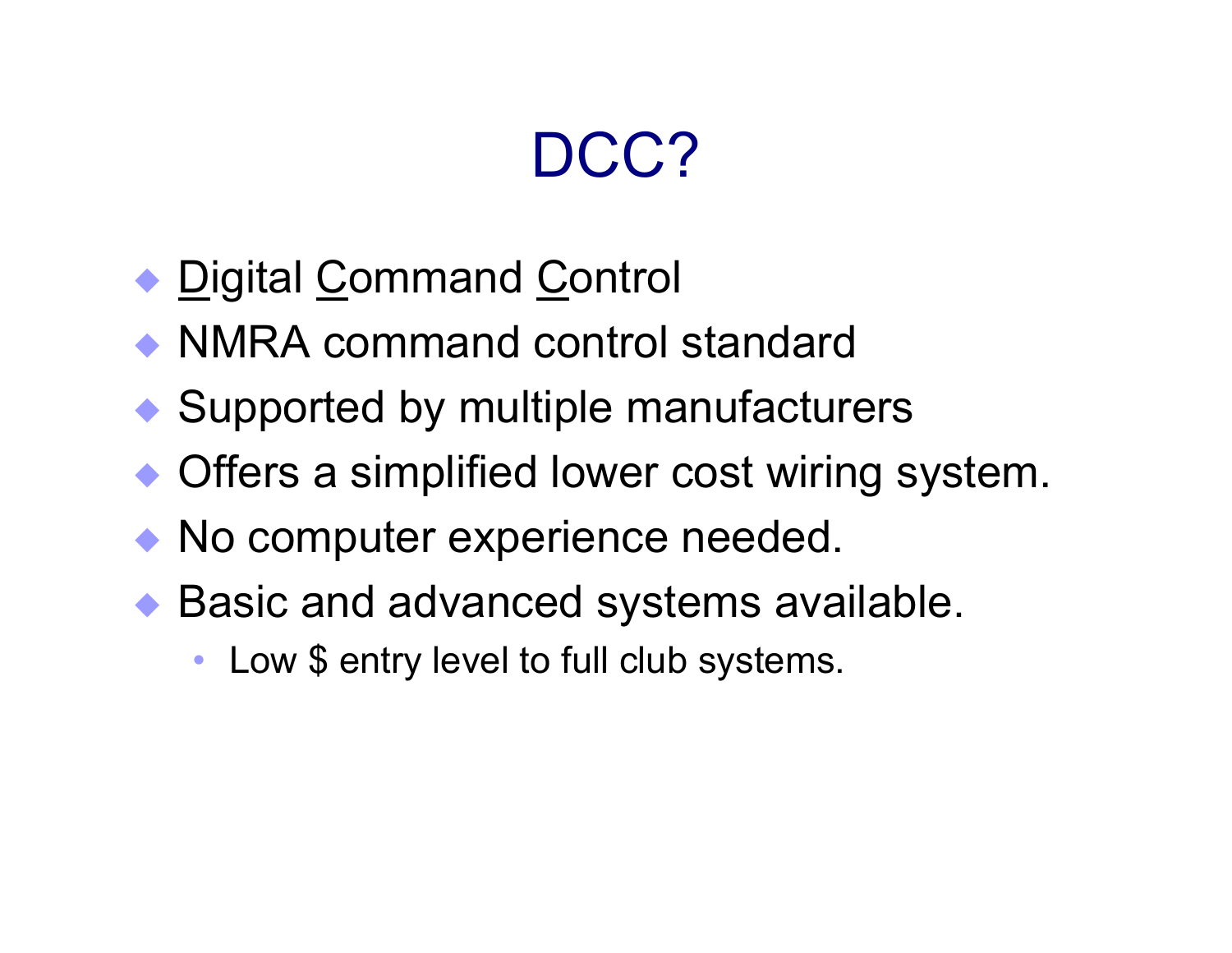## Is my layout a candidate?

#### No Yes $\sqrt{ }$  If you run a "One Horse road" If you run 2 or more trains at a time If you (want to) have yard operations If you (want to) have helper operations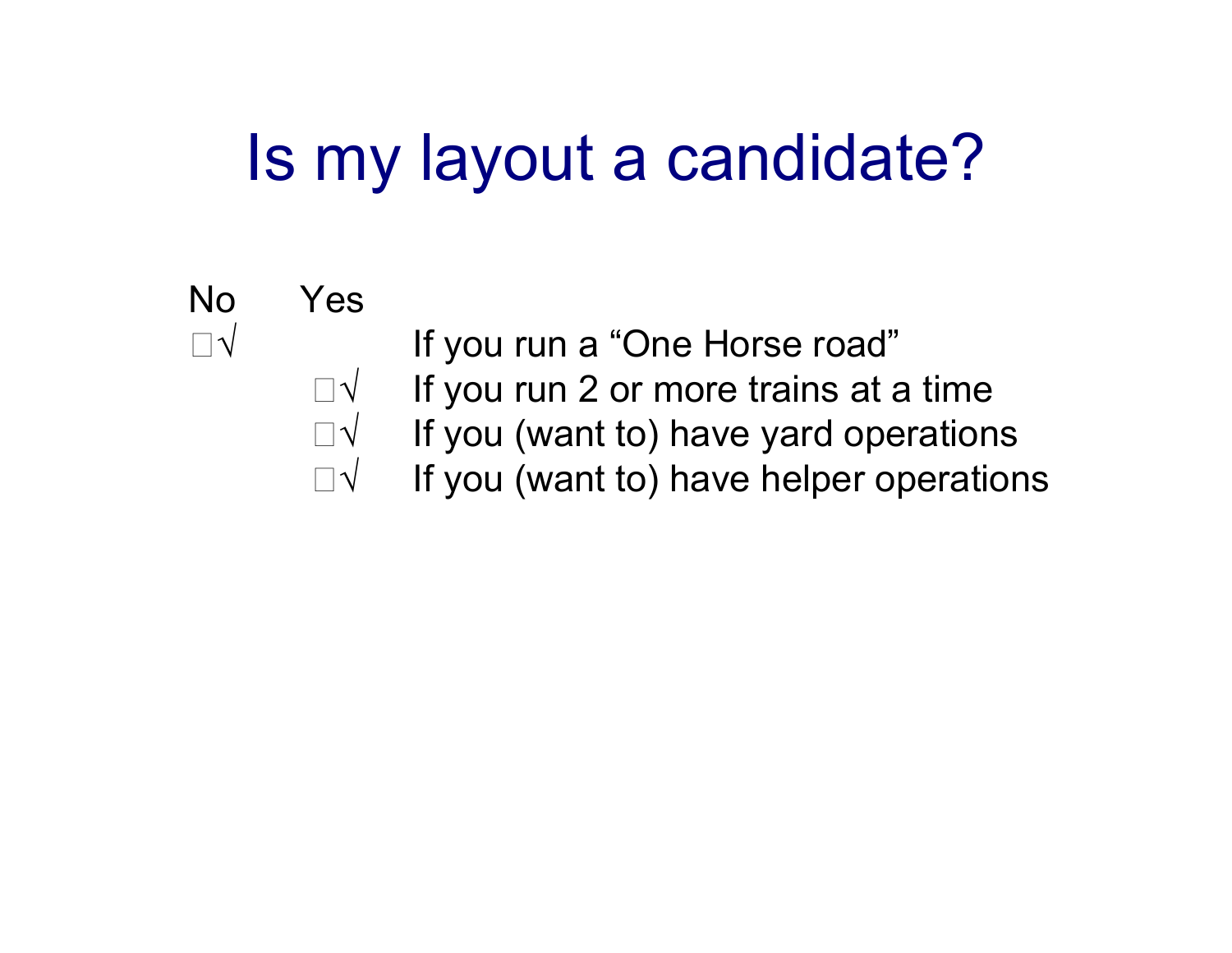## What can DCC do for me?

- $\blacklozenge$ No more "who's got my train?"
- $\blacklozenge$  Run trains not the control panel
	- ïGuest operators can run trains easily
	- ïSimplify or eliminate control panels
- $\rightarrow$  Walk around control
	- ïPlug around (with speed/direction memory)
	- ïCordless throttles
- **Track can be used to distribute power and control** 
	- $\bullet$ • Locomotives
	- ï**Turnouts**
	- $\bullet$ **Signals**
	- $\bullet$ Other accessories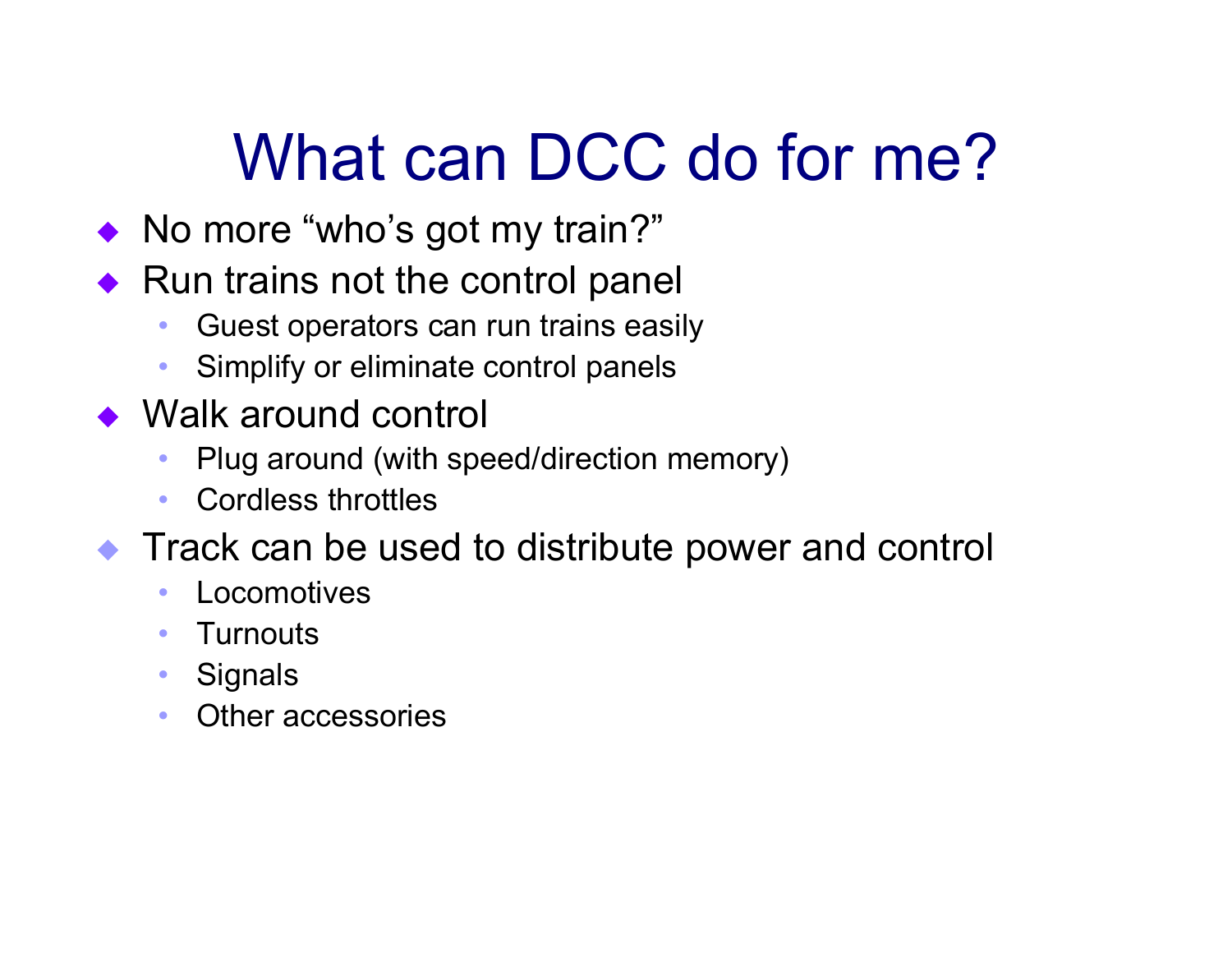#### What can DCC do for me? continued

- ◆ Fine tune locomotive performance
	- $\bullet$ Adjustable start voltage/maximum speed
	- $\bullet$ Speed matching for good MU operation
	- $\bullet$ Smooth steam loco operation with "Torque Control"
- ◆ Prototype Lighting effects
	- $\bullet$ Dimming
	- $\bullet$ Mars, Strobes, Beacons, firebox flicker
	- $\bullet$ Operating ditch lights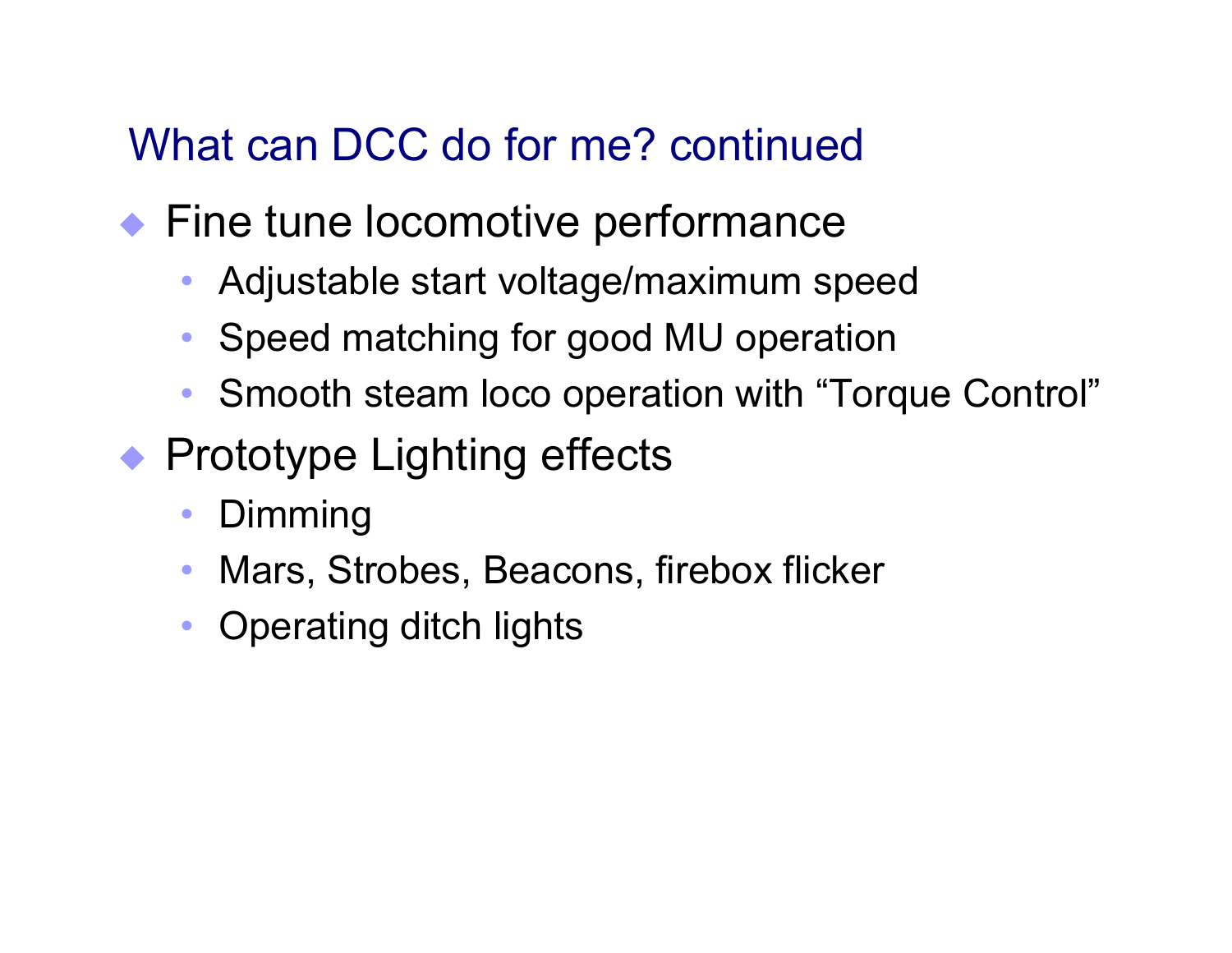### Typical DCC system setup

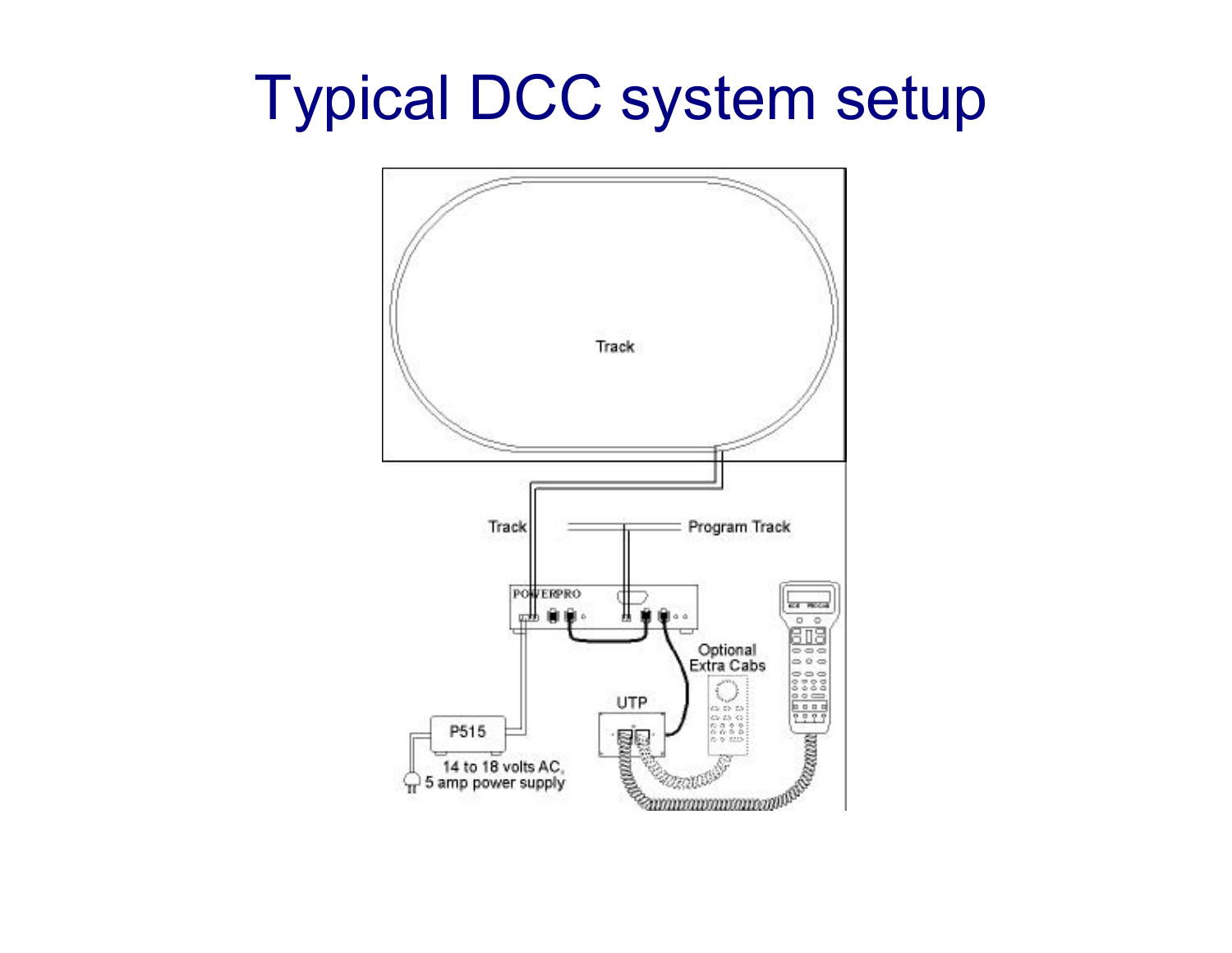### Advanced DCC system setup

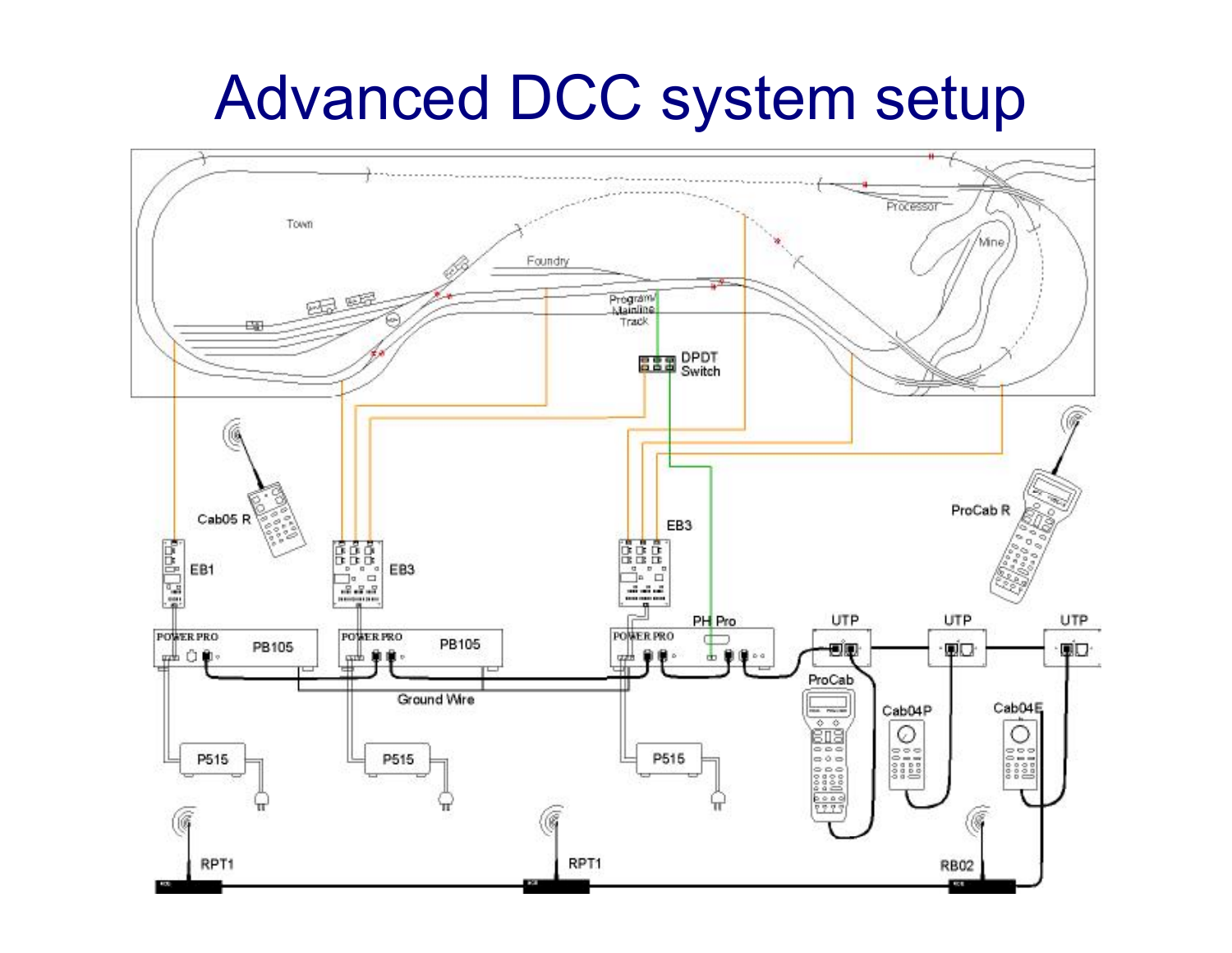### **Decoders**

#### • Gives each locomotive a unique "Address"

- Address can be 2 digit or (optional) 4 digit. (Set to Loco #)
- Detects DCC commands and implements it when "Addressed"
	- $-$  Motor Speed, Function output, MU, etc.
- ◆ Drives motor
	- Low heat pulse power for good starting torque and running
	- Implements optional Momentum and Speed Tables
	- Modern high frequency quiet drive (Silent Running<sup>TM</sup>)
- ◆ Drives "Function" outputs
	- Headlights, lighting effects, etc.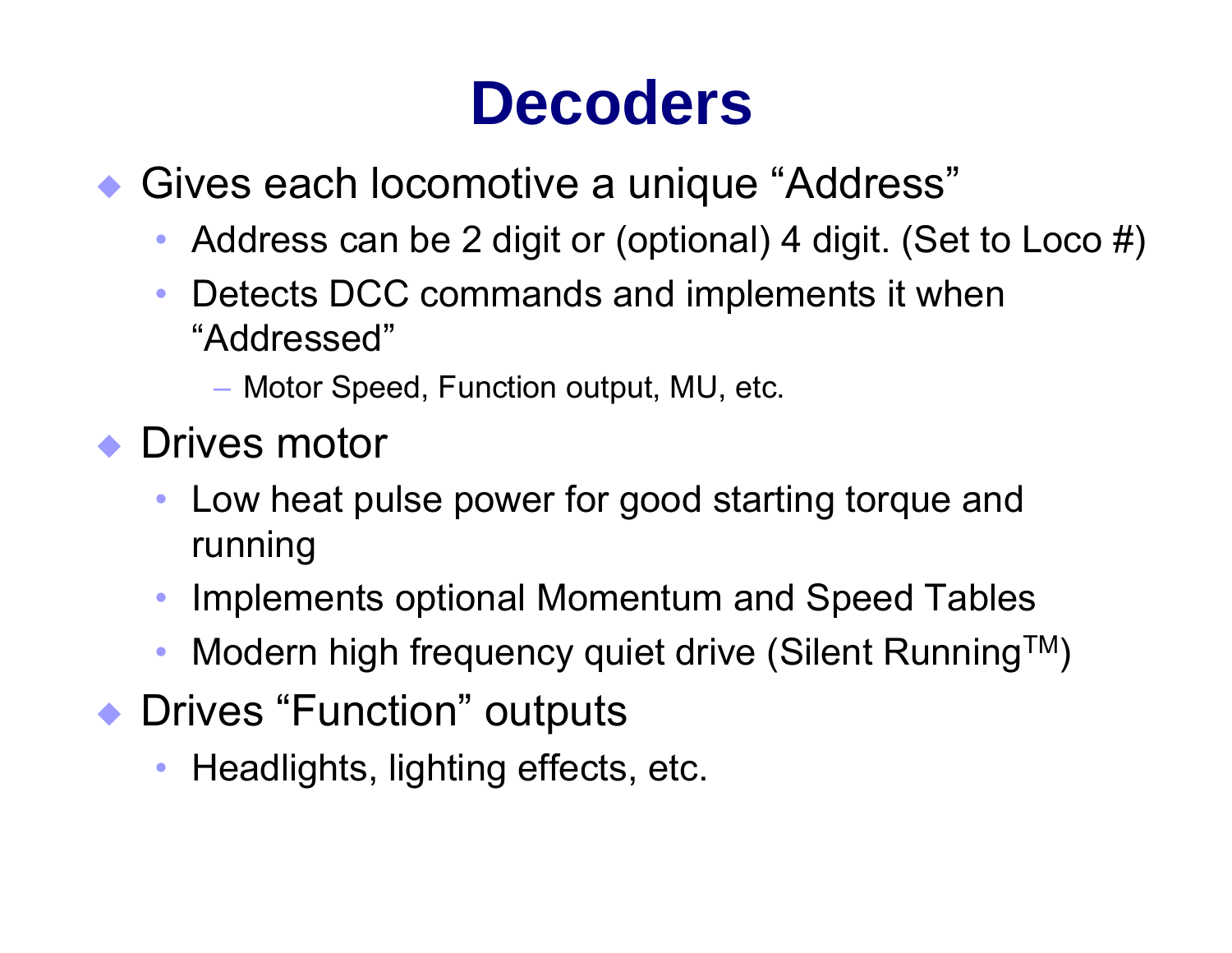## Typical Decoder Wiring



Note 1: The function common (blue wire) is the positive lead providing rectified DC voltage. If you elect to NOT use the common, power the light or other device from either track power pickup for 'half-wave' operation (approx. 1/2 voltage).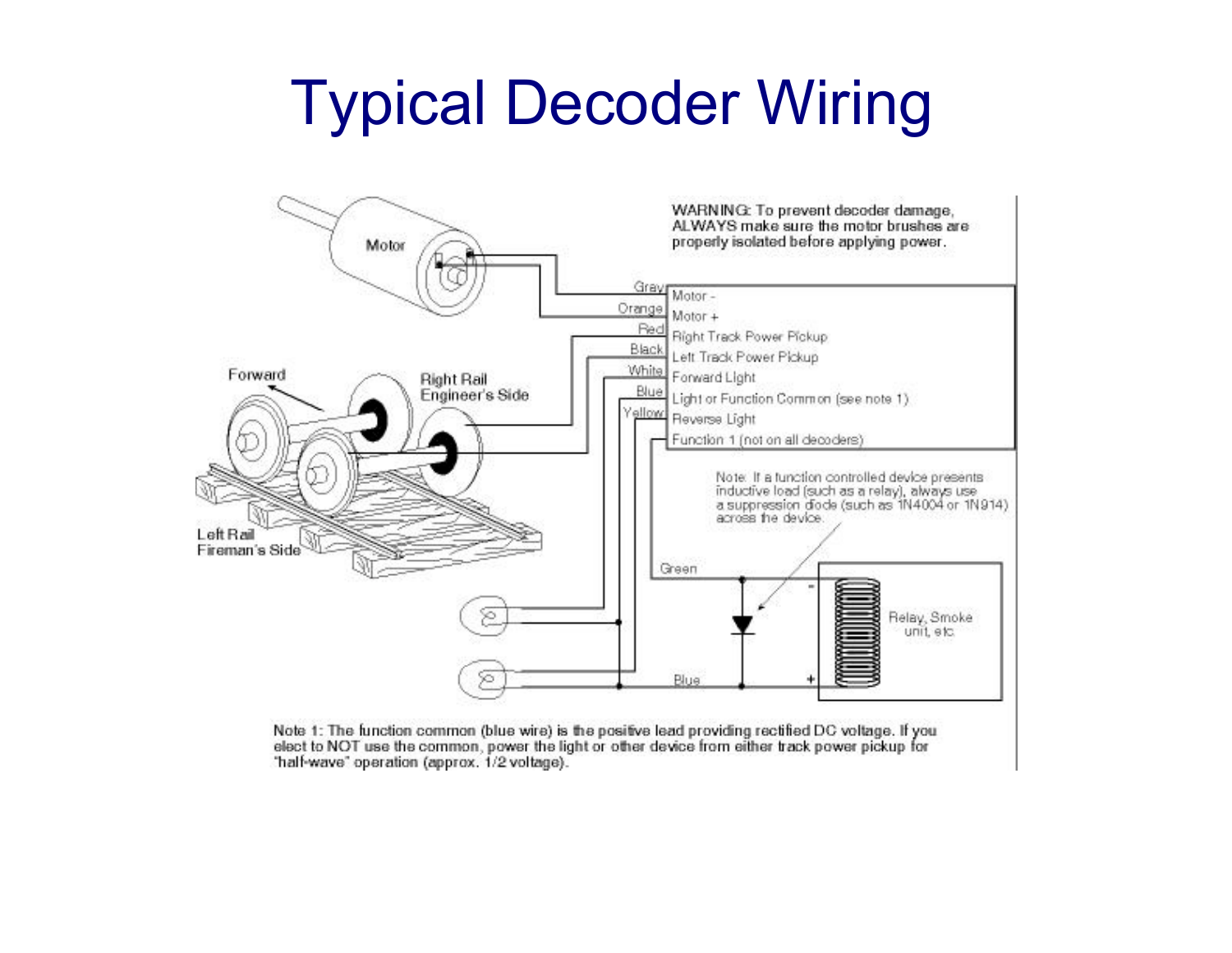## Considerations before you buy

◆ How much power do you need (Power Budget)

- $\bullet$ It's not size but quantity
	- $-$  Allow 1/4 1/2 Amps per locomotive
	- About 8-10 locomotives per 5 Amp booster
- Sub-divide booster districts into separate power districts
	- Use EB3 DCC circuit breaker for each power district
	- $-$  a short in one power district will not shut down the whole booster
- $\bullet$  10 amp boosters are not for HO
	- 220 Watts is enough to melt code 70 rail
	- $-$  locomotive wires vaporize if a short travels through the loco wires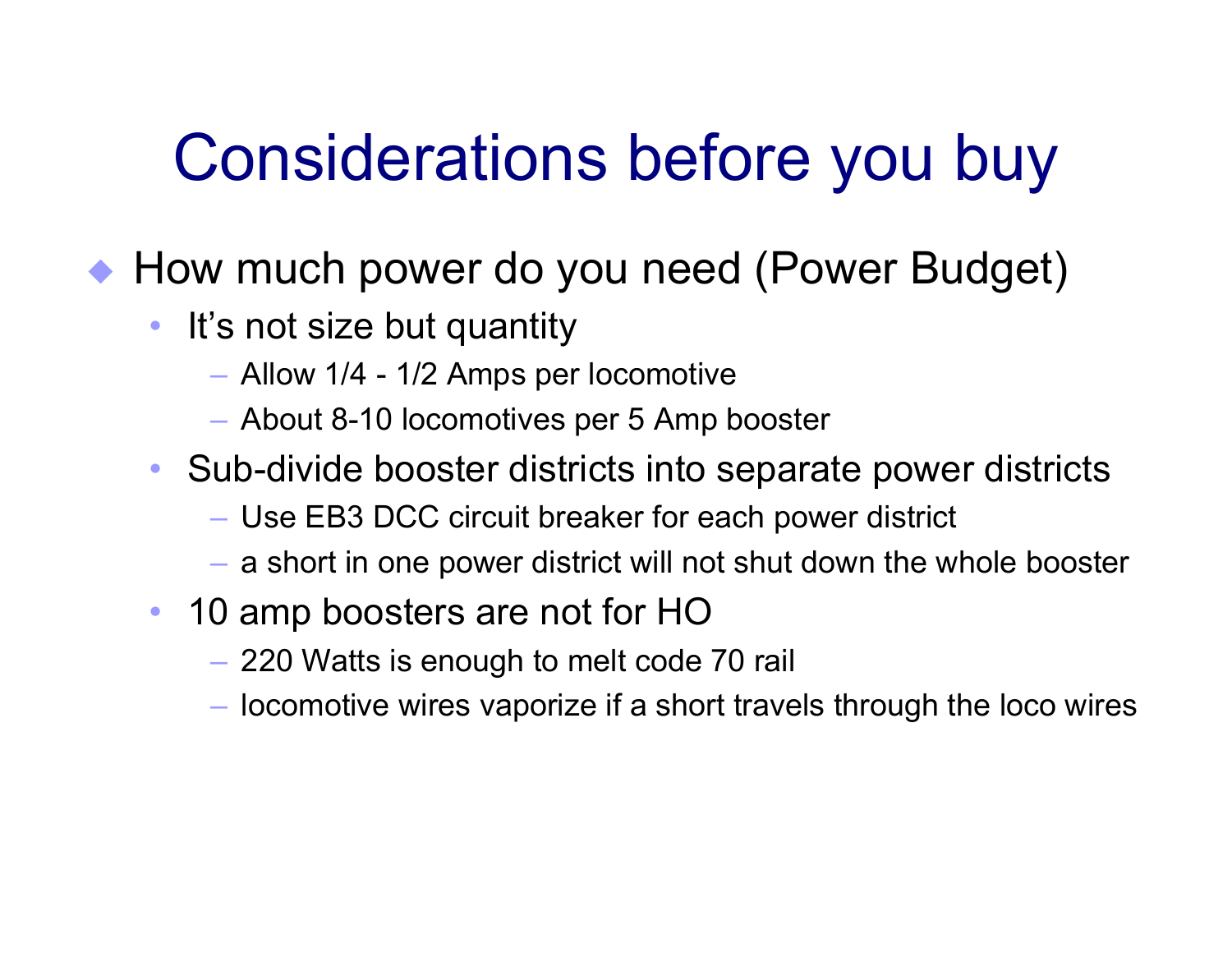## Considerations before you buy

◆ How many operators will you have?

- Probably more than you had with DC operation
	- $\overline{-}$  If it's easier to operate, more operators will show
	- $-$  Now you can really have multiple trains moving in the yard or in a town
- What kind of cabs will you need?
	- Intermediate cabs simpler
	- Full Feature Pro Cab
		- Engine terminal operator setting up consists
		- $\overline{\phantom{\alpha}}$  "Master" operator stop the fast clock, etc
	- Cordless Intermediate and Pro Cab